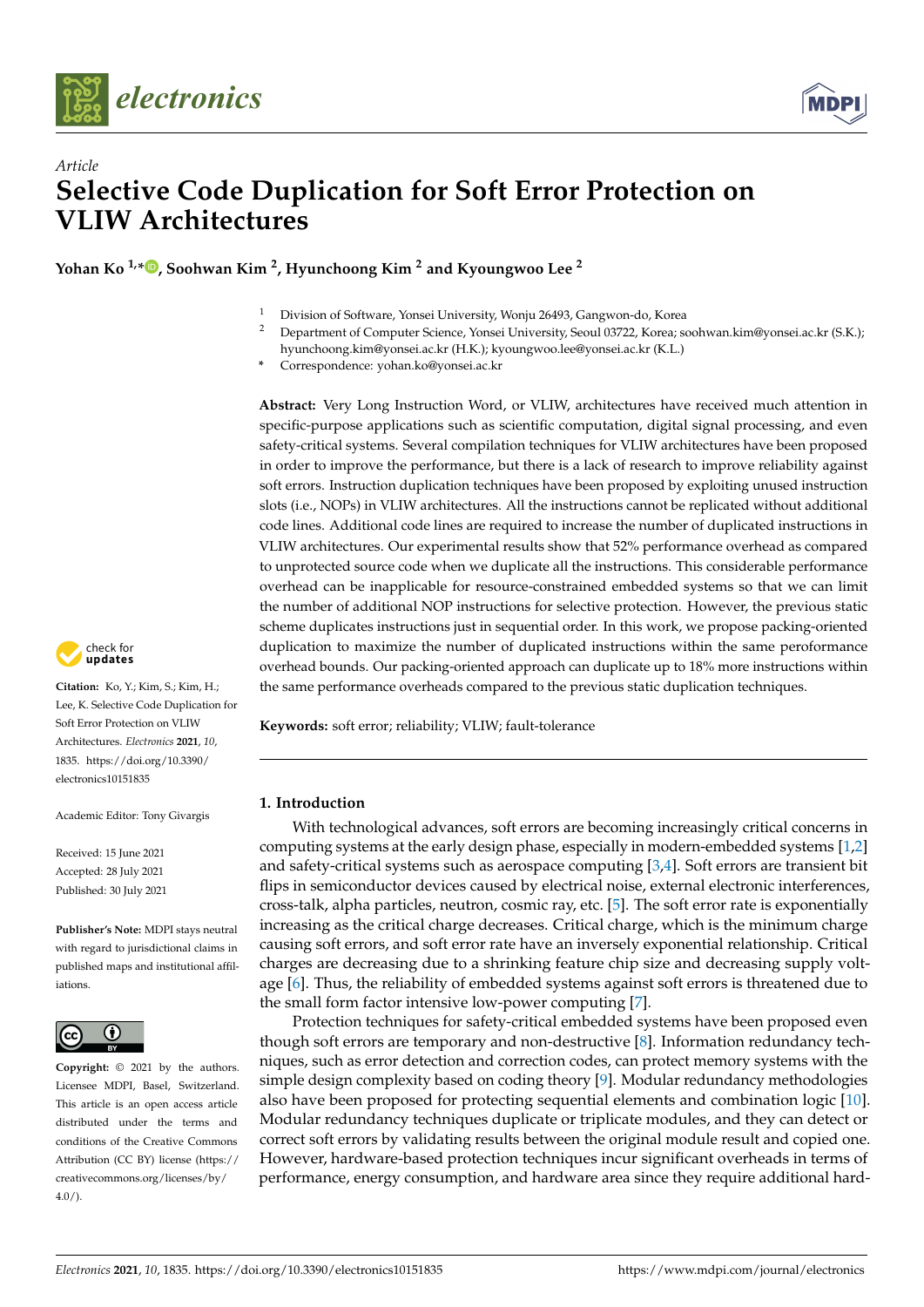ware components such as coding bits (for information redundancy), redundant modules (for modular redundancy), and validation logic elements (e.g., comparator and voter).

Very Long Instruction Word (VLIW) architectures are parallel processors that maximize instruction-level parallelism [\[11\]](#page-10-10) to improve performance. Furthermore, VLIW architectures allow system designers to manage multiple parameters such as power and performance since they can provide complete control on instruction scheduling at compile time. VLIW architectures have been exploited in state-of-the-art embedded systems such as the Xtensa Processor and Accelerated Processing Unit (APU) [\[12](#page-10-11)[–14\]](#page-10-12). VLIW architectures can be used as co-processors [\[15\]](#page-10-13) that accelerate kernel parts of a program or customized for IP cores for next-generation mobile devices, home entertainment products, and stream processors [\[16\]](#page-10-14).

Several instructions can be executed in VLIW processors simultaneously, concurrently, in parallel, while conventional processors can execute instructions in sequence. Thus, compilers for VLIW architectures should prepare a fully scheduled set of instructions, and the VLIW architecture itself does not have to do additional dependency checks between instructions during execution. However, there are many unused instruction slots (No OPerations or NOPs) if there is insufficient instruction-level parallelism in applications. According to our preliminary experimental results, almost half of the instructions are NOPs among several benchmarks in our VLIW architectures.

Several compilation techniques for VLIW architectures have been proposed in order to improve the performance or solve the dependency problems, e.g., reducing the number of NOPs or improving the scheduling algorithm [\[17\]](#page-10-15). However, the reliability of VLIW architectures has received much attention since VLIW architectures are commonly employed in "safety-critical" embedded systems such as aerospace, automotive, and rail transport applications [\[18\]](#page-10-16). In order to improve the reliability of VLIW architectures, several compiler-assisted instruction duplication [\[19](#page-10-17)[,20\]](#page-10-18) have been proposed by using NOPs and additional code lines. However, all the instructions in applications cannot be duplicated without performance overhead even though the complication techniques use the existing NOPs.

In order to enlarge the number of duplicated instructions, previous complication schemes add NOP instructions intentionally. Assume that all the instructions need to be duplicated for complete protection. Our preliminary experimental results show that the protection can incur up to 67% performance overhead as compared to unprotected cases when we duplicate all the instructions. Therefore, it is inappropriate for resource-constrained embedded systems due to the severe performance overhead. In order to mitigate the performance overhead, original instructions in VLIW architectures can be duplicated under the architect-defined performance boundary, e.g., the number of instructions. The result of the original instruction and duplicated instruction are compared to detect bit flips caused due to soft errors. The compiler-assisted algorithm can protect VLIW architectures with minimal hardware modification to store original and duplicated instructions and validate results between them.

However, previous solutions cannot provide efficient reliability against soft errors since they have no priority-based code duplication algorithms within a given performance bound. They duplicate instructions by the sequential order of applications. In this paper, we propose priority-based instruction duplication techniques for VLIW datapaths. We define the priority of instructions to duplicate more instructions within the architect-defined code line overheads. We suggest a packing-oriented duplication to maximize the number of duplicated instructions compared to previous static schemes. In the packing-oriented duplication scheme, unduplicated instructions in the same cycle are defined as a single pack, and our approach selects packs with more instructions. Our experimental results show that our packing-oriented method can duplicate up to 18% more instructions than the existing static duplication under the same code line overheads without any additional hardware overheads.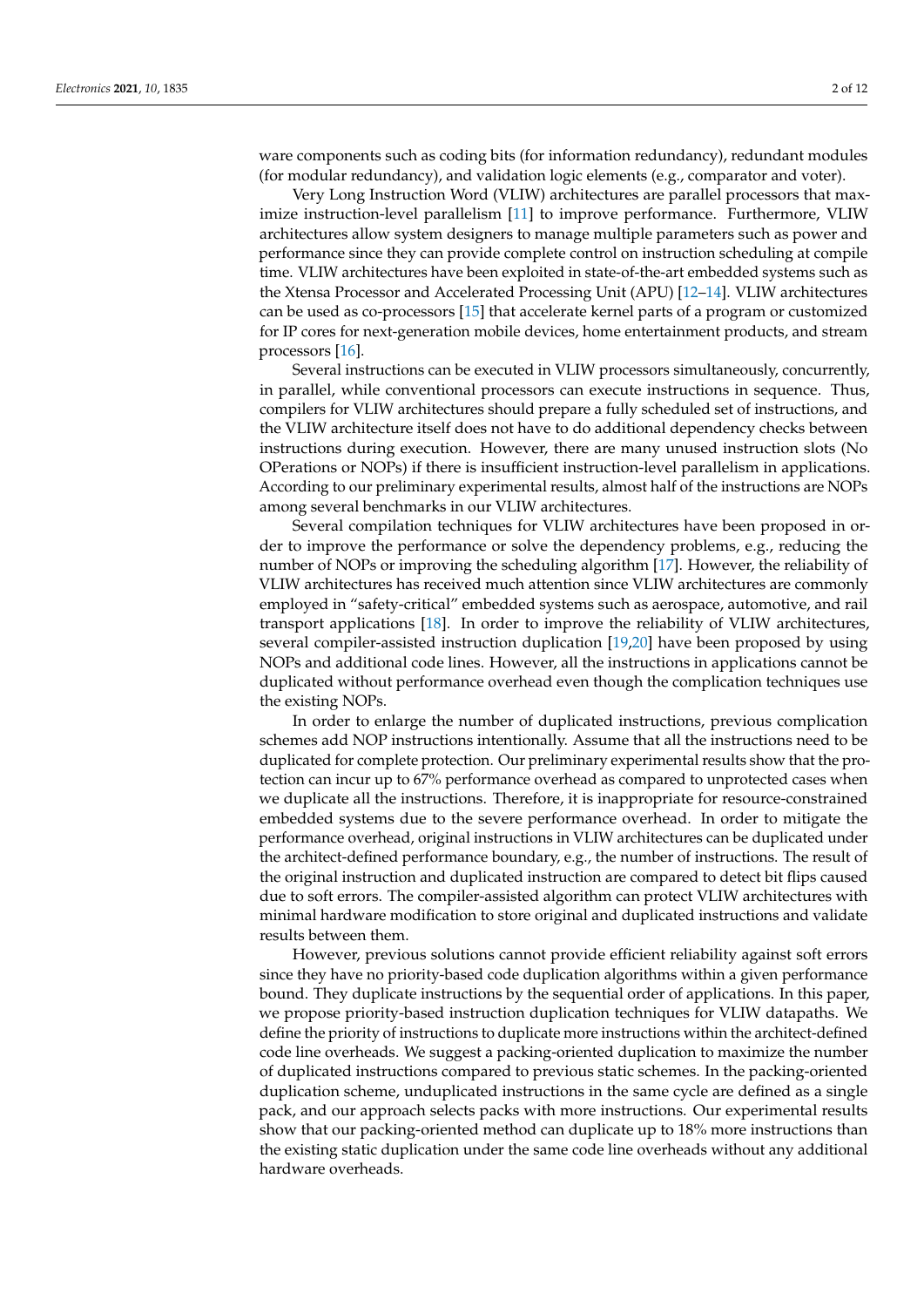The rest of this paper is structured as follows. In Section [2,](#page-2-0) we have introduced related research regarding soft error protection techniques for embedded systems and VLIW architectures. Our approach and algorithm written by pseudo code are described in Section [3,](#page-3-0) and experimental setup and observations are summarized in Section [4.](#page-7-0) Finally, Section [5](#page-9-0) concludes this paper and guides the direction of future research.

#### <span id="page-2-0"></span>**2. Related Works**

The reliability against soft errors in embedded processors is becoming a paramount design concern, especially in embedded systems with the development of the technology [\[1\]](#page-10-0). Soft errors are temporary bit flips in the semiconductor device by external radiation, alpha particles, neutrons, and even cosmic ray [\[21\]](#page-10-19). The soft error rate is continuously increasing even with FinFET technology due to the reduction in the critical charge [\[22,](#page-10-20)[23\]](#page-10-21), and threats of these rising soft errors cannot be ignored anymore. Moreover, the reliability of embedded systems is becoming more important [\[1\]](#page-10-0) since embedded systems can be exploited in crucial applications such as fiscal applications, mobile healthcare systems, IoT devices, and even automotive systems in the near future.

Logic elements, such as sequential elements and combinational logic, are one of the most sensitive parts to soft errors [\[24\]](#page-10-22). Spatial redundancy-based techniques, such as DMR (Dual Modular Redundancy) and Triple Modular Redundancy (TMR), can improve the reliability against soft errors. DMR exploits one additional module to replicate and detect soft errors by comparison between outputs of the original module and duplicated module. DMR can detect soft errors with relatively less overhead, but it cannot correct soft errors without additional mechanisms, e.g., checkpoint and rollback [\[25\]](#page-10-23). TMR has been proposed to correct soft errors by using additional two modules and a majority voting mechanism. In TMR systems, original modules are triplicated into three modules (original and additional two modules) running in parallel, and their results are corrected by majority voting. In order to minimize area overheads from TMR, optimized TMR has been proposed for VLIW architectures [\[26\]](#page-10-24). However, modular redundancy schemes incur considerable overheads in terms of hardware area, power, and performance due to the module duplication/triplication and expensive comparison/voting mechanism.

Temporal redundancy-based techniques have been proposed to protect logic circuits. The same circuit operates the same data multiple times. Original results are compared with subsequent results to detect soft errors. In order to correct soft errors, operations should be executed three times, and a two-out-of-three voting mechanism selects correct results. Hyman et al. [\[27\]](#page-10-25) proposed temporal redundancy by using the Latency Slack Cycle (LSC) of instructions for multi-core processors. LSC is the number of cycles before the computed result from the instruction becomes the source operand of a subsequent instruction. Protection techniques based on temporal redundancy can improve reliability with less hardware area overhead compared with modular redundancy. However, it still incurs severe overhead in terms of performance and hardware area.

For these reasons, hardware-based protection techniques are not appropriate for resource-constrained embedded systems due to the additional hardware modification. In order to minimize hardware modification, various software-based protection techniques have been proposed. Oh et al. [\[28\]](#page-10-26) proposed EDDI (Error Detection by Duplicated Instructions), which duplicates instructions at different registers or variables and inserts a comparison and validation at store or branch operation during the compile stage. EDDI can detect most errors in common except control flow check without any hardware modification or additional area overhead. However, EDDI induces performance overhead since it duplicates and compares all the instructions without the priority of instructions.

Compiler-assisted instruction duplication techniques are appropriate for VLIW architectures since all the instructions in VLIW architectures can be scheduled at the compile stage. Holm et al. [\[29\]](#page-11-0) proposed a software-only fault-tolerant technique for VLIW architectures by inserting redundant instructions into functional units. Bolchini et al. [\[30\]](#page-11-1) presented additional instructions to detect hard and soft errors for a VLIW datapath. How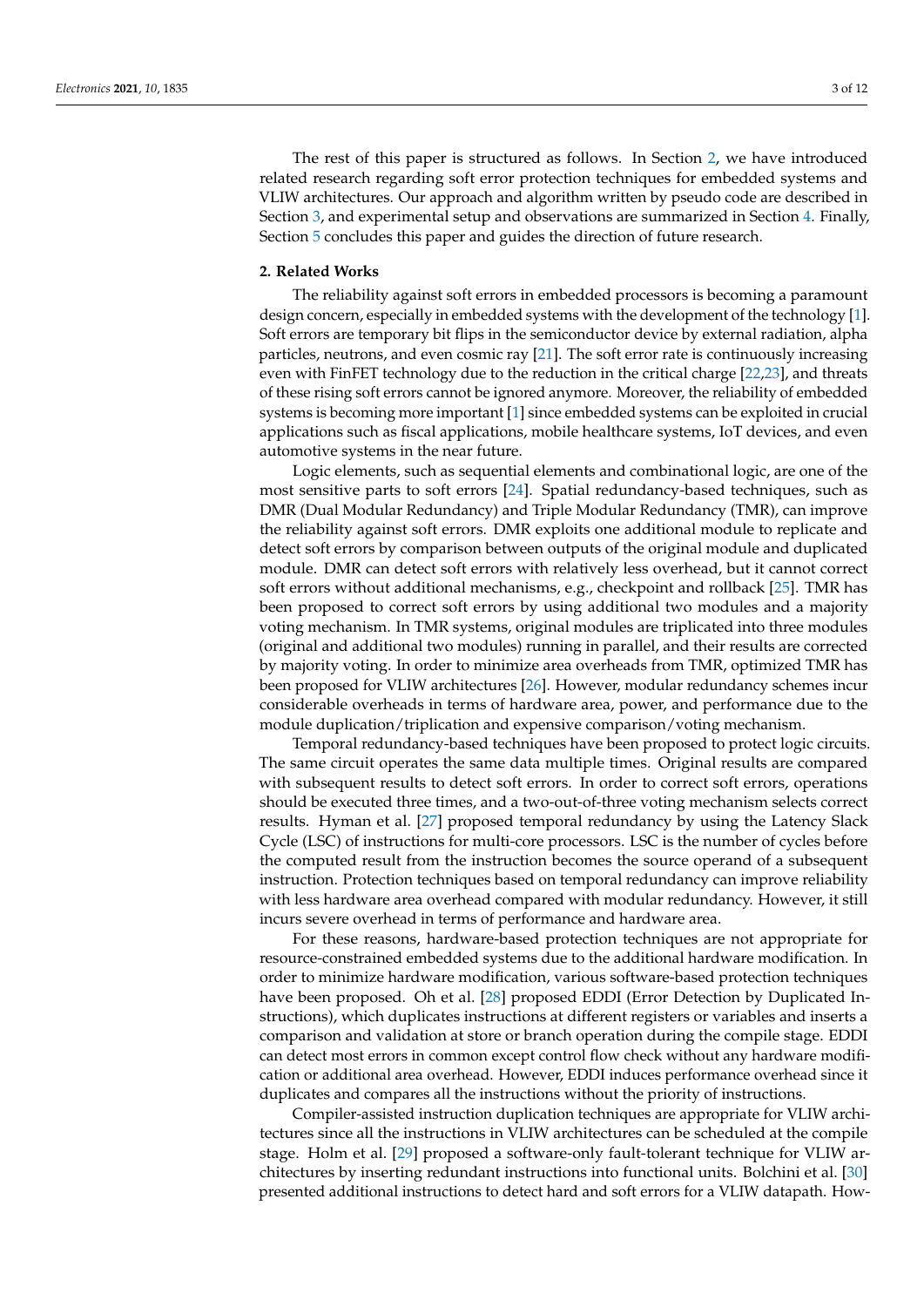ever, complete duplication of all instructions can incur severe overhead in terms of energy and performance due to a large number of instructions. In order to reduce the overhead from software-only protections, Hu et al. [\[19\]](#page-10-17), Lee et al. [\[20\]](#page-10-18), and Sartor et al. [\[31\]](#page-11-2) proposed a VLIW scheduling algorithm by exploiting unused instruction slots with minimal hardware modules such as register queues and comparator. Their approaches can schedule the original instructions and its duplicated instructions with considering performance or energy boundary.

However, existing approaches did not define nor consider the priority of instructions, so they duplicate instructions by the sequential order of instructions. In this paper, we define the importance of instructions to duplicate instructions effectively within the same overhead as compared to previous static schemes.

# <span id="page-3-0"></span>**3. Our Approach**

#### *3.1. Enhanced VLIW Architecture for Error Protection*

In this paper, we assume that our VLIW datapath is composed of two integer ALUs, one multiplier, and one load/store unit, and one branch unit as illustrated in Figure [1.](#page-3-1) Note that we only use integer operation as the target code of VLIW architecture. Since our VLIW architecture has no branch predictor, branch instructions in our architecture work the same way as compared to other integer operations. In order to detect soft errors, comparator (cmp) and register queues (IRVQ—Integer Register Value Queue and LSAQ— Load/Store Address Queue) are needed. After the original and its duplicated instructions are processed, computation results are stored in corresponding register queues. If results from both original and duplicated instructions are stored in register queues, result values from register queues are compared by comparators as shown in Figure [1.](#page-3-1) Soft errors can be detected if the results of original and duplicated instructions are different. note that our VLIW architecture consists of the comparator and functional units. If the functional unit executes the redundant instructions, we compare the results from the original and duplicated instructions. If they are not identical, it is defined as soft errors on the datapath. Note that we have modified ISA [\[20\]](#page-10-18) to recognize whether an instruction is or not. If an instruction is not duplicated, our architecture skips the comparison process.

<span id="page-3-1"></span>

**Figure 1.** Our VLIW architecture needs additional queues to store temporal results from original and redundant instructions (e.g., IRVQ and LSAQ), and it also needs comparator (cmp) to detect soft errors.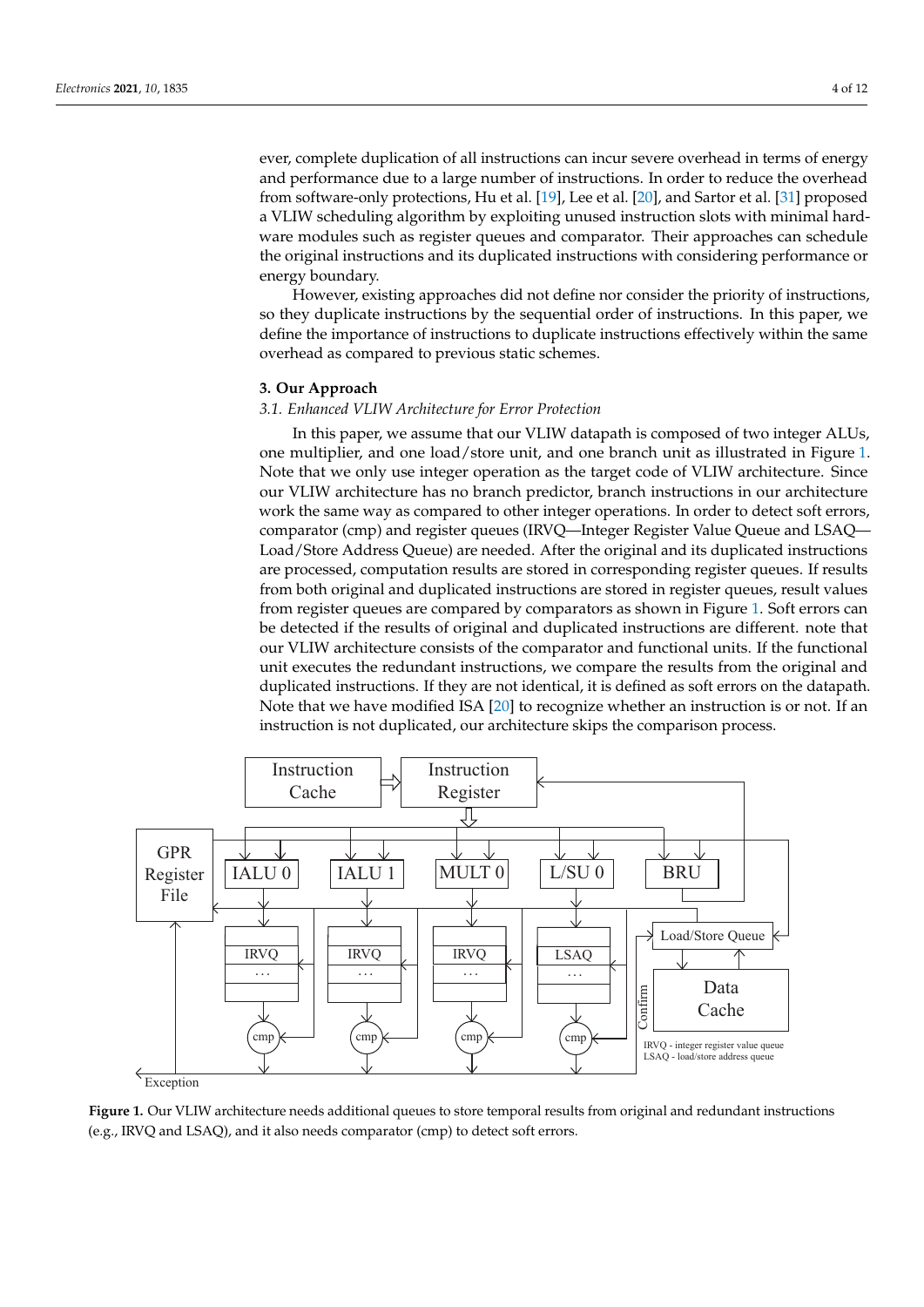#### *3.2. Selective Code Duplication with Comparable Fault Coverage*

The previous static duplication decides the duplicated instruction according to the sequential order of scheduled instructions. In order to increase the number of duplicated instructions, we propose packing-oriented duplication. The more number of instructions are duplicated, the better we can achieve reliability against soft errors. For instance, the static duplication can duplicate just 39% out of the total instructions without additional code lines based on our preliminary experimental results for a benchmark convolution. Thus, additional cycles are required to duplicate the remaining 61% instructions. In this case, the static duplication adds additional cycles in order of scheduled instructions without considering the number of duplicated instructions.

A: MUL r2, r7, r8 B: SUB r1, r7, r8 C: LOAD r8, r2 D: MUL r7, r1, r3 E: ADD r4, r2, r3 F: ADD r5, r2, r6

In order to describe the processes for instruction duplication, we have chosen a set of code segments including integer ALU operation (ADD and SUB), multiplication (MUL), and memory (LOAD) operations with considering register dependencies among operations as shown in Figure [2.](#page-5-0) In Figure [2,](#page-5-0) *rN* indicates an N numbered register in register files. The first operand is the destination, and the second and third operands are the sources. For example, operation A: MUL *r*2, *r*7, *r*8 executes a multiplication of contents in *r*7 and *r*8 and stores the result in *r*2. In the case of memory instructions, they use the first and second operands as the register index and memory address, respectively. For instance, operation C: LOAD *r*8, *r*2 accesses the memory address using *r*2, and the value in the memory address writes the value of *r*8.

Our original compiler schedules the code segment and generates the scheduled instruction sequences for VLIW architecture as shown in Figure [2a](#page-5-0). The scheduled instructions in Figure [2a](#page-5-0) present two empty slots in our 4-way VLIW datapath that are unused each cycle, i.e., NOPs. Thus, the compiler can duplicate only one instruction (instruction B) out of six instructions without the additional code lines as shown in Figure [2b](#page-5-0). If the additional one code line is permitted by system engineers, just one more instruction (instruction A) can be duplicated at cycle 1 as depicted in Figure [2c](#page-5-0). It is because that the static duplication adds the cycle to duplicate as following the order of instructions. As a result, only one instruction of the remaining five instructions (20%) is duplicated with one code line overhead in this scenario.

In our packing-based duplication, the compiler adds the code line to duplicate more instructions than the previous static duplication. The unduplicated instructions at the same cycle are packed and considered as a unit. In Figure [2a](#page-5-0), only instruction A is in a pack at cycle 0 since instruction B can be duplicated at the same cycle. In cycle 1, instruction C, D, E, and F are considered a single pack. In other words, the pack size of cycle 0 is only 1, while that of cycle 1 is 4. Thus, cycle 1 is selected to be duplicated by our packing-based duplication, and four instructions out of the remaining five instructions (80%) can be duplicated within one code line overhead as shown in Figure [2d](#page-5-0). In this simple scenario, our packing-based duplication increases the number of duplicated instructions by 60% as compared to the existing static duplication. Note that the original scheme duplicates just 20% of the remaining instructions, while our packing-based duplication duplicates 80% of them.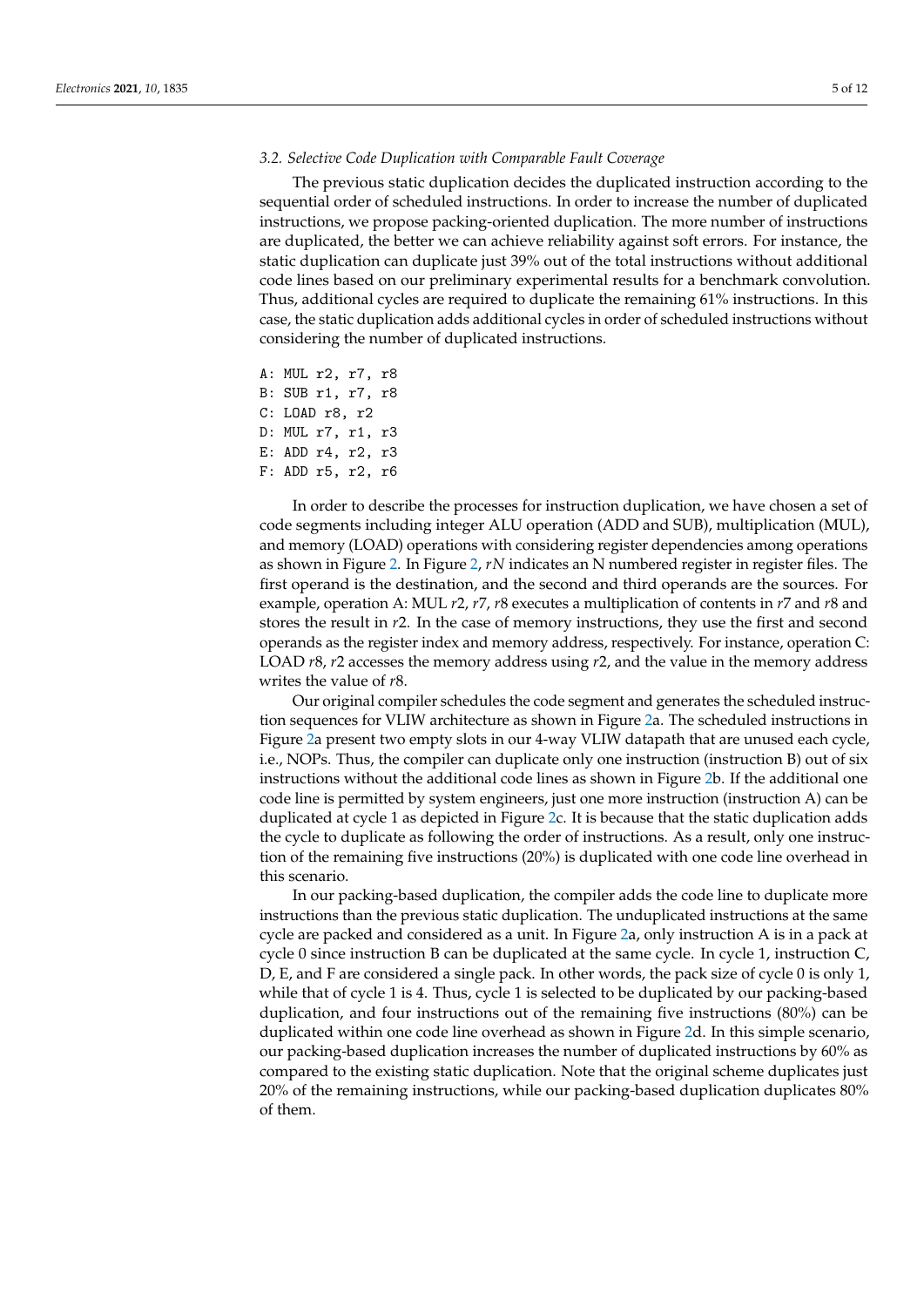<span id="page-5-0"></span>



(**c**) Previous static instruction duplication with 1 line overhead. Only 1 instruction out of the remaining 5 (20%) can be duplicated.



(**d**) Our packing-based instruction duplication with 1 line overhead. Out of remaining 5 instructions, 4 instructions (80%) can be duplicated.

**Figure 2.** Simple scenario to show the efficacy of our packing-based duplication scheme. Within the same code line overhead (1 line), our packing-oriented scheme can duplicate 60% more instructions.

#### *3.3. Profiling-Based Algorithm for Packing-Oriented Duplication*

In order to predict the number of duplicable instructions, we have implemented the profiling-based algorithm as described in Algorithm [1.](#page-6-0) Assume that the original assembly code consists of 9 instructions such as A1, B1, A2, B2, D2, A3, D3, A4, B4, C5, and D5, and its runtime is 5 cycles as shown in Figure [3.](#page-6-1) In Figure [3a](#page-6-1), prefix A and B represent multiply and subtraction, respectively. The prefix C and D are memory and multiply instructions, respectively. The number in the postfix is the cycle, so A1 represents ALU instruction which runs on the first cycle.

First off, our algorithm duplicates instructions that do not require additional instructions. Line 7 and 8 copies ALU instructions within the same cycle as described in Algorithm [1,](#page-6-0) and we also copy instructions in the different cycle using NOP instruction. Our algorithm counts the number of unduplicated instructions (UnDup) as shown in Line 10, 11, and 14, and we also count the number of duplicated instructions (DupOther) in other cycles in Line 14. For instance, there are no unduplicated instructions (UnDup: 0) in the first cycle since A1 and B1 are duplicated in the fifth cycle (DupOther: 2). In the case of the third cycle, UnDup is 1 (D3) instead of 2 since the original instruction (A3) is duplicated at the same cycle. Without performance overheads, 7 shaded instructions cannot be duplicated as shown in Figure [3b](#page-6-1).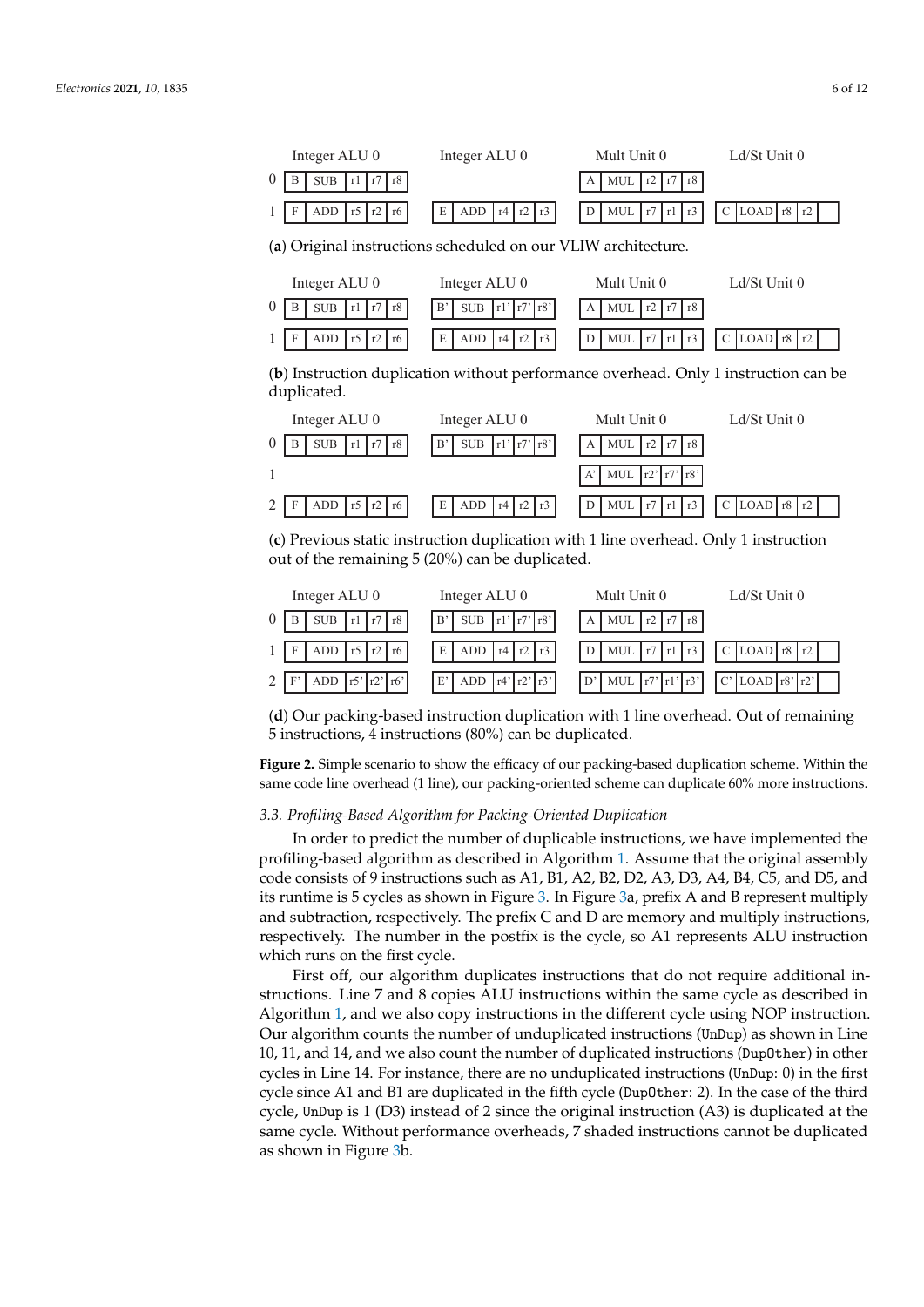# <span id="page-6-0"></span>**Algorithm 1** Profiling-based algorithm to predict the number of duplicable instructions

|  |  | 1: <b>procedure</b> PROFILING-BASED ALGORITHM(n, c) |  |  |
|--|--|-----------------------------------------------------|--|--|
|--|--|-----------------------------------------------------|--|--|

- $\triangleright$  Parmeters n: number of total instructions, c: number of additional instructions 2:  $UnDup[n] = \{0\}$
- 3:  $DupOther[n] = \{0\}$
- 4:  $Sum[n] = \{0\}$
- 5: **for**  $i = 1$  to c **do**
- 6: **for**  $j = 1$  to n **do**
- 7: **if** (unit[0] != NOP) OR ((unit[1] == NOP) **then**

#### $\triangleright$  Both unit[0] and unit[1] execute ALU instrutions

8: duplicate unit[0] to unit[1]

- 9: **end if**
- 10: UnDup[j] = (number of instructions)
- 11: UnDup[j] -= (duplicated instructions at the same cycle)
- 12: **for**  $k = i$  to n **do**
- 13: UnDup[j] -= (duplicated instructions at the *k*th cycle)
- 14: DupOther[j] += (duplicated instructions at the *k*th cycle)
- 15: **end for**
- 16:  $Sum[j] = UnDup[j] + DupOther[j]$
- 17: **end for**
- 18: Target = Select the index which has the largest number from *Sum* array
- 19: Add NOP cycle after line *target*
- 20: Copy instructions by using additional NOP cycle
- 21: **end for**
- <span id="page-6-1"></span>22: **end procedure**

 $\overline{3}$  $\overline{A3}$ 

 $\overline{4}$  $\overline{A4}$  $5 \sqrt{NOP}$ 

 $\overline{1}$  $A1$ 

 $\mathbf{1}$  $\overline{A1}$ 

 $\overline{c}$  $A<sub>z</sub>$ 

 $\overline{3}$ 

 $\overline{4}$ 5  $A<sub>2</sub>$ 

ALU 0  $\overline{A1}$  $\mathbf{1}$  $\overline{c}$  $\overline{A2}$ 

ALU<sub>0</sub>

 $A<sub>3</sub>$ 

 $A4$ 

|                           | ALU 0      | ALU <sub>1</sub> | Mult 0     | $Ld/St$ 0  | ALU 0 | ALU 1          | Mult 0     | $Ld/St$ 0  |                                     | UnDup DupOther Sum |              |
|---------------------------|------------|------------------|------------|------------|-------|----------------|------------|------------|-------------------------------------|--------------------|--------------|
|                           | A1         | B                | NOP        | <b>NOP</b> | A     | B1             | <b>NOP</b> | <b>NOP</b> | $\Omega$                            |                    |              |
|                           | A2         | B <sub>2</sub>   | <b>NOP</b> | D2         | A2    | B <sub>2</sub> | <b>NOP</b> | D2         |                                     |                    | 3            |
|                           | A3         | <b>NOP</b>       | <b>NOP</b> | D3         | A3    | A3'            | <b>NOP</b> | D3         |                                     | 0                  | $\mathbf{0}$ |
|                           | A4         | B4               | <b>NOP</b> | <b>NOP</b> | A4    | B4             | <b>NOP</b> | D2'        |                                     | 0                  |              |
|                           | <b>NOP</b> | <b>NOP</b>       | C5         | D5         | A1'   | <b>B1</b>      |            | D5         |                                     | 0                  |              |
| (a) Original instructions |            |                  |            |            |       |                |            |            | (b) Instruction duplication without |                    |              |

# without duplication. The performance overheads.

|              | ALU 0 | ALU 1          | Mult 0     | $Ld/St$ 0  |   | UnDup DupOther Sum |  |
|--------------|-------|----------------|------------|------------|---|--------------------|--|
|              | Α1    | B1             | <b>NOP</b> | <b>NOP</b> |   |                    |  |
| 2            | A2    | B <sub>2</sub> | <b>NOP</b> | D2         |   |                    |  |
| $2^{\prime}$ | A1'   | B1'            | <b>NOP</b> | D2'        |   |                    |  |
| 3            | A3    | A3'            | <b>NOP</b> | D3         |   | 0                  |  |
| 4            | A4    | B4             | <b>NOP</b> | D3′        | 2 | 0                  |  |
| 5            | A2'   | B2'            | د .        | כּכ        |   | 0                  |  |

(**c**) Instruction duplication based (**d**) Instruction duplication based

ALU<sub>1</sub>

 $B1$ 

 $\overline{B1}$ 

B2

A3

 $B4$ 

B<sub>2</sub>

Mult 0 Ld/St 0

**NOP** 

**NOP** 

D<sub>2</sub>

 $\overline{D3}$ 

 $\overline{D2}$ 

D<sub>5</sub>

**NOP** 

**NOP** 

**NOP** 

**NOP** 

 $NOP$ 

 $C<sub>5</sub>$ 

on the sequential order of instructions. on our profiling-based algorithm.

**Figure 3.** Our profiling-based algorithm can predict the number of duplicable instructions based on the number of unduplicated instructions and duplicated instructions at different cycles.

In order to maximize the number of duplicated instructions with the performance overhead, we choose the instruction which has the largest sum of UnDup and DupOther instead of the sequential order of instructions. Figure [3c](#page-6-1) shows the static scheme which duplicates instructions by the sequential order of instructions. Since the NOP cycle is added after the first cycle, we mark the additional cycle as 1' as depicted in Figure [3c](#page-6-1). And, it duplicates 2 more instructions, which is the sum of UnDup and DupOther at the first cycle, as compared to Figure [3b](#page-6-1). Based on the profiling-based approach, we select the second cycle as the duplication target since it has the largest sum of UnDup and DupOther as shown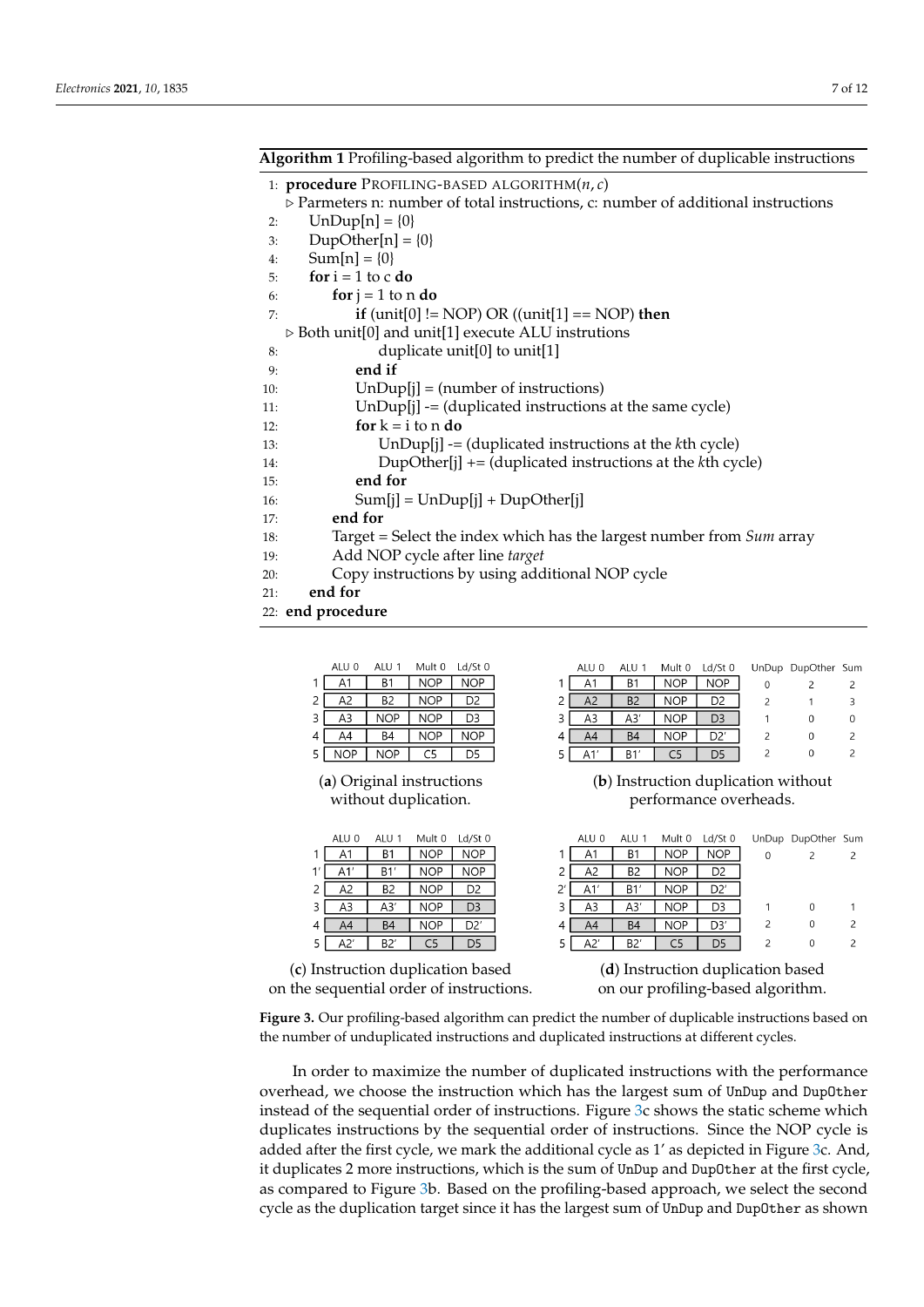in Figure [3d](#page-6-1). In this case, it duplicates 3 more instructions as compared to the base case (Figure [3b](#page-6-1)) since the sum of UnDup and DupOther at the second cycle is 3. Assume that we add 1 more instruction based on Figure [3d](#page-6-1). We select the first cycle as the duplication target since it has the largest sum among the remaining cycles.

Without a profiling-based algorithm to predict the number of duplicable instructions, we have to analyze all the possible cases. If we add 1 cycle based on Figure [3b](#page-6-1), we need to analyze 5 cases. This is because that we can add an instruction through the first cycle to the fifth cycle. Assume that we add n cycles of NOP cycles, and its runtime is c cycles. In this case,  $_cC_n$  cases are possible since we can select c instructions as the copy target out of total n instructions. For instance, the benchmark convolution consisted of 46 instructions. If we add 10 cycles into this benchmark, we need to analyze <sup>46</sup>*C*<sup>10</sup> (=4,076,350,421) cases. On the other hand, our profiling-based algorithm needs to check just 10 cases since it just counts the number of duplicated instructions as described in Algorithm [1.](#page-6-0)

#### <span id="page-7-0"></span>**4. Experiments**

# *4.1. Experimental Setup*

Figure [4](#page-7-1) shows our experimental framework in order to present the efficacy of our packing-based duplication. All the benchmarks in this paper are code segments from DSPstone [\[32\]](#page-11-3), digital signal processing-oriented applications. Note that code segments are selected in the loop since VLIW architecture is used to accelerate the loop iteration. This is because compilation techniques suppose 10 times of execution for instructions in the loop [\[33\]](#page-11-4). Thus, it can improve the overall performance when we accelerate instructions in a loop rather than other instructions since the loop takes up the majority of execution time. The high-level code from these benchmarks is translated to common low-level language via GCC (Version 4.1) at the front-end phase.

<span id="page-7-1"></span>

**Figure 4.** Our compiler-simulator framework to present the efficacy of our approach.

At the back-end phase of the complication, the standard low-level code is translated to architecture-specific low-level code using the architecture description language, SoarDL [\[34\]](#page-11-5). During the back-end phase, we have modified a retargetable compiler platform, SoarGen [\[34\]](#page-11-5), to implement our packing-based duplication as described in Algorithm [1.](#page-6-0) After two-level compilation, the high-level source code can be executed by our VLIW architecture. In order to show the efficacy of our packing-based duplication compared to the static duplication, we have also implemented the instruction duplication in sequential order.

The low-level code is executed on the simulator to estimate the code size and execution time. We have used the Synopsys Processor Designer [\[35\]](#page-11-6) to generate a software-level simulator to imitate the proposed VLIW architecture. Note that we use 90 nm technology to simulate our VLIW architecture. We selected 4-way VLIW architecture which is described by hardware description language LISA 2.0 [\[35\]](#page-11-6). The baseline architecture behind VLIW architecture exploits a standard RISC-style ISA such as MIPS [\[36\]](#page-11-7). Our 4-way VLIW architecture is composed of 4-issue slots such as two Integer ALUs (IALU), one Multiplier (MULT), one Load/Store Unit (L/SU), and one Branch Unit (BRU). We estimated the cell area of our VLIW architecture by using the Synopsys Processor Designer [\[35\]](#page-11-6) to detect soft errors as shown in Table [1.](#page-8-0) Even though our VLIW architecture needs the comparator to detect erroneous data, it incurs just 3.2% overhead in terms of hardware overhead.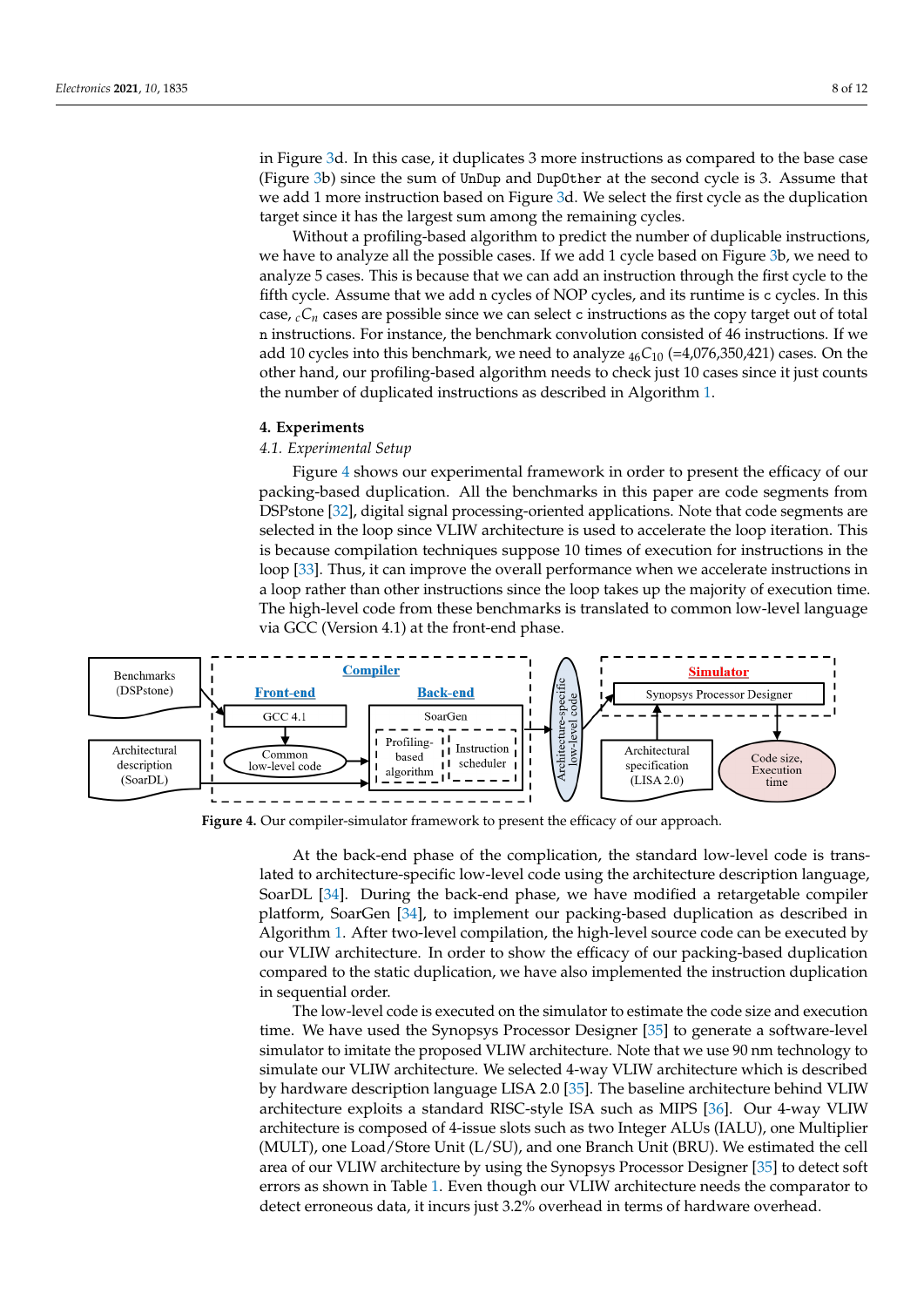| Tvpe                   | Original          | <b>Packing-Oriented Duplication</b> |  |  |
|------------------------|-------------------|-------------------------------------|--|--|
| Combinational area     | $426,636 \mu m^2$ | $437,481 \text{ }\mu\text{m}^2$     |  |  |
| Non-combinational area | $136,998 \mu m^2$ | $144,327 \mu m^2$                   |  |  |
| Total                  | $563,633 \mu m^2$ | $581,808 \mu m^2$                   |  |  |

<span id="page-8-0"></span>**Table 1.** Cell area of our VLIW architectures which is modified to detect soft errors.

# *4.2. Experimental Results*

Figure [5](#page-8-1) shows the efficacy of our packing-oriented protection schemes compared to the static scheme for a benchmark convolution. The vertical axis represents the ratio of duplicated instructions among the entire instructions. The horizontal axis represents the allowed performance overheads in terms of execution time. If the number of additional code lines is zero, we do not allow the performance overhead for duplication. Without adding code lines, about 39% of the entire instructions can be duplicated by exploiting unused instruction slots for a benchmark convolution.

<span id="page-8-1"></span>

Figure 5. Our packing-oriented duplication can duplicate 18% more instructions as compared to previous sequential duplication.

> We need to allow more code lines to duplicate the remaining 61% of the entire instructions. In order to duplicate all the instructions for the benchmark convolution, almost half of the execution time is required as shown in Figure [5.](#page-8-1) If we allow 2% performance overhead for the benchmark convolution, the previous sequential scheme can duplicate only 41% of the remaining instructions. On the other hand, our packing-oriented scheme can duplicate 52% among entire instructions. If 11% of performance overhead is allowed by system engineers, only 64% of the remaining instructions can be duplicated by the sequential scheme, while our packing-oriented scheme can duplicate 39%.

> Table [2](#page-9-1) shows the maximum difference of duplicated instructions between the sequential scheme and packing-oriented one within the same performance overhead in terms of execution time. For example, a packing-oriented scheme can duplicate 4% more instructions than the previous static approach for a benchmark complex\_multiply. Our packing-oriented scheme can duplicate an additional 9% of remaining instructions as compared to the static sequential approach on average.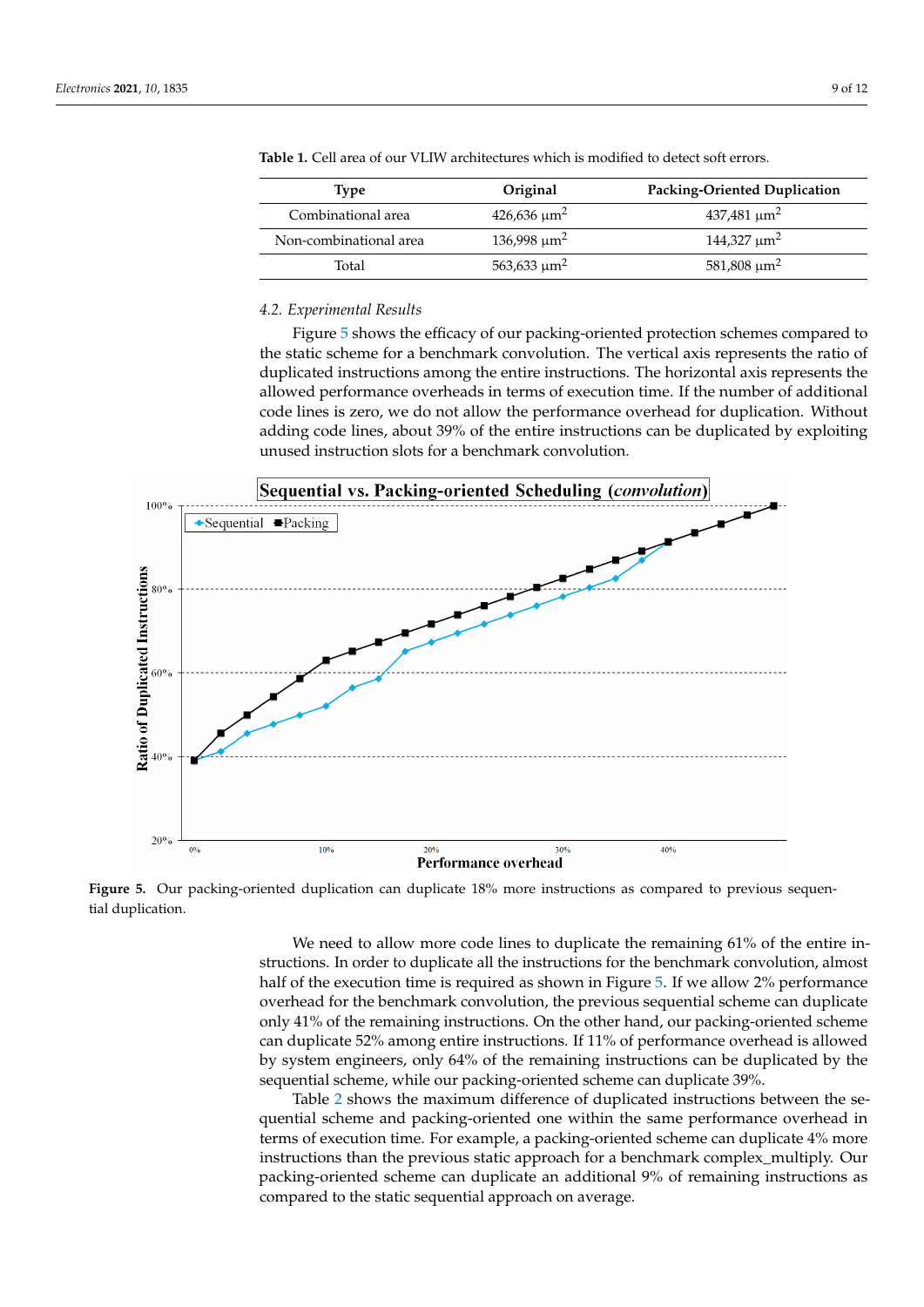| <b>Benchmarks</b>      | <b>Maximum Difference</b> |
|------------------------|---------------------------|
| complex_multiply       | $4\%$                     |
| complex_update         | 12%                       |
| convolution            | 18%                       |
| dot_product            | 14%                       |
| fir                    | 6%                        |
| fir2dim                | 3%                        |
| iir_biquad_one_section | 13%                       |
| lms                    | 8%                        |
| matrix                 | 3%                        |
| Average                | 9%                        |

<span id="page-9-1"></span>**Table 2.** The maximum efficiency of our packing-oriented approach as compared to the sequential scheme.

This maximum difference between the static sequential approach and the packingbased one can vary 3% to 18% depending on the characteristics of benchmarks. For example, only 3% of remaining instructions can be copied by our packing-oriented scheme as compared to the static scheme for the benchmark matrix. This is because the beginning sections of this application have a larger number of packed instructions rather than middle or end sections in the case of the benchmark matrix. On the other hand, in the case of the benchmark convolution, the middle of the application has a much larger number of packed instructions than the beginning sections.

# <span id="page-9-0"></span>**5. Conclusions**

VLIW architectures are deployed in the many modern-embedded systems in order to improve performance, and they are also exploited for safety-critical applications such as healthcare and automotive systems. As the reliability of embedded systems against soft errors is becoming more critical with technology scaling, several techniques have been proposed to protect VLIW architectures. Hardware-based techniques such as modular redundancy incur overheads in terms of area and power consumption because of additional hardware modification, and software-based methods, such as instruction duplication, have a huge performance overhead due to expensive validation. In order to bridge the gap between them, compiler-assisted instruction duplication techniques have been proposed for VLIW architecture. However, the previous static approaches duplicate instructions according to the sequential order of instructions, so they cannot effectively exploit the instruction-level parallelism in VLIW architectures. In this paper, we present the packing-oriented duplication in order to maximize the number of duplicated instructions within the same performance overheads. We define the pack as the number of duplicable instructions in the same code line, and we select larger packs for instruction duplication. Our experimental results reveal that the packing-oriented approach can duplicate 18% more instructions as compared to the static one within the same code line overheads.

**Author Contributions:** Data curation, S.K.; Software, Y.K. and H.K.; Supervision, K.L.; Writing original draft, Y.K.; Writing—review and editing, Y.K. All authors have read and agreed to the published version of the manuscript.

**Funding:** This work is supported by IITP grant funded by the Korean government Ministry of Science and ICT (MSIT) under the project titled Research on High Performance and Scalable Many-core Operating System (Grant No: 2014-3-00035).

**Conflicts of Interest:** The authors declare no conflict of interest.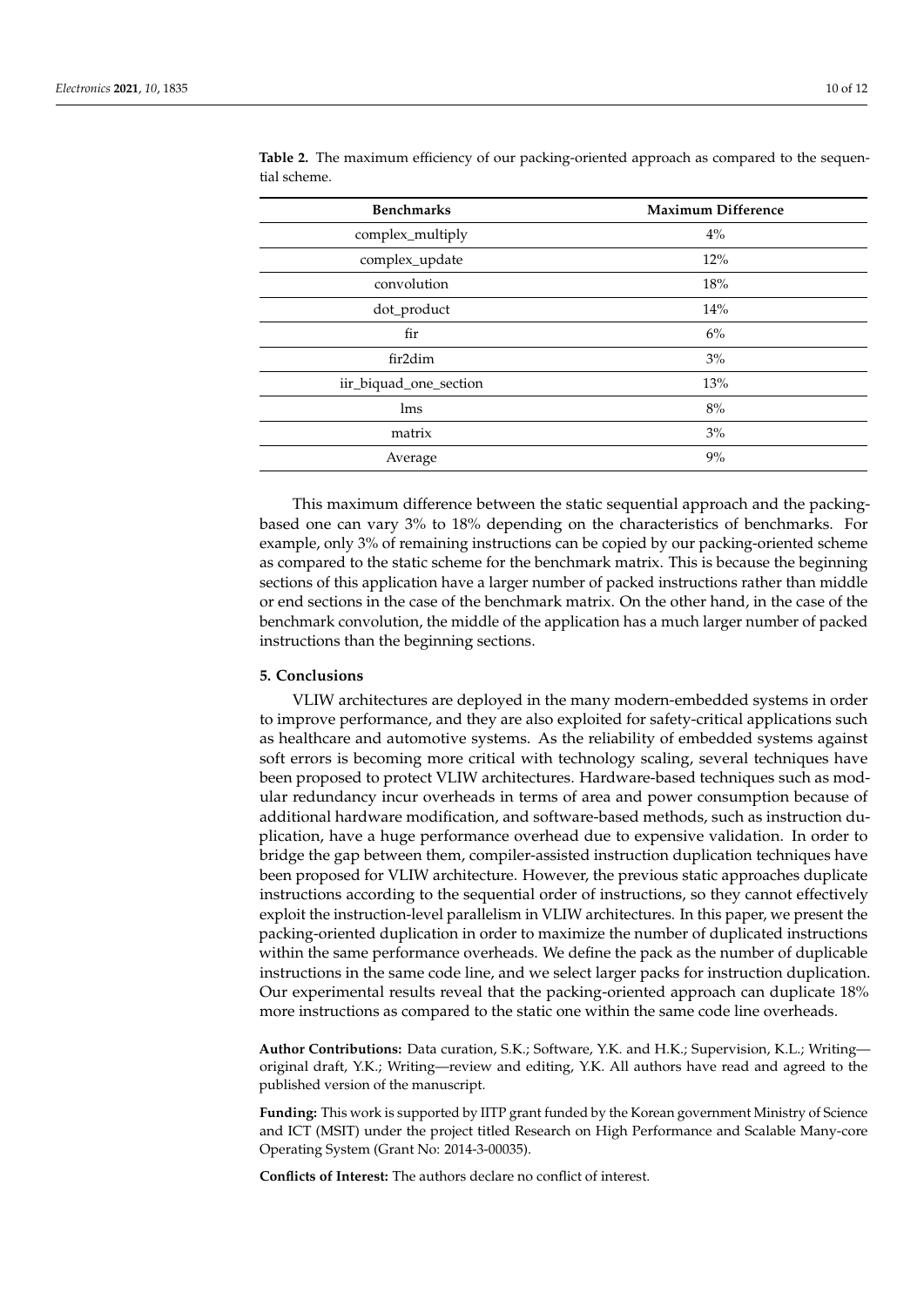## **References**

- <span id="page-10-0"></span>1. Narayanan, V.; Xie, Y. Reliability concerns in embedded system designs. *IEEE Comput.* **2006**, *39*, 118–120. [\[CrossRef\]](http://doi.org/10.1109/MC.2006.31)
- <span id="page-10-1"></span>2. Batagin Armelin, F.; Alves de Barros Naviner, L.; d'Amore, R. Soft-Error Vulnerability Estimation Approach Based on the SET Susceptibility of Each Gate. *Electronics* **2019**, *8*, 749. [\[CrossRef\]](http://dx.doi.org/10.3390/electronics8070749)
- <span id="page-10-2"></span>3. Chen, R.; Chen, L.; Han, J.; Wang, X.; Liang, Y.; Ma, Y.; Shangguan, S. Comparative Study on the "Soft Errors" Induced by Single-Event Effect and Space Electrostatic Discharge. *Electronics* **2021**, *10*, 802. [\[CrossRef\]](http://dx.doi.org/10.3390/electronics10070802)
- <span id="page-10-3"></span>4. Yang, N.; Wang, Y. F\_Radish: Enhancing Silent Data Corruption Detection for Aerospace-Based Computing. *Electronics* **2021**, *10*, 61. [\[CrossRef\]](http://dx.doi.org/10.3390/electronics10010061)
- <span id="page-10-4"></span>5. May, T.; Woods, M.H. Alpha-particle-induced soft errors in dynamic memories. *Electron Devices IEEE Trans.* **1979**, *26*, 2–9. [\[CrossRef\]](http://dx.doi.org/10.1109/T-ED.1979.19370)
- <span id="page-10-5"></span>6. Dixit, A.; Wood, A. The impact of new technology on soft error rates. In Proceedings of the 2011 International Reliability Physics Symposium, Monterey, CA, USA, 10–14 April 2011.
- <span id="page-10-6"></span>7. Kang, J.; Ko, Y.; Lee, J.; Kim, Y.; So, H.; Lee, K.; Paek, Y. Selective validations for efficient protections on Coarse-Grained Reconfigurable Architectures. In Proceedings of the International Conference on Application-Specific Systems, Architectures and Processors, Washington, DC, USA, 5–7 June 2013; pp. 95–98.
- <span id="page-10-7"></span>8. Hatefinasab, S.; Rodriguez, N.; García, A.; Castillo, E. Low-Cost Soft Error Robust Hardened D-Latch for CMOS Technology Circuit. *Electronics* **2021**, *10*, 1256. [\[CrossRef\]](http://dx.doi.org/10.3390/electronics10111256)
- <span id="page-10-8"></span>9. Elias, P. Error-Free Coding. *ACM Trans. IRE Prof. Group Inf. Theory* **1954**, *4*, 29–37. [\[CrossRef\]](http://dx.doi.org/10.1109/TIT.1954.1057464)
- <span id="page-10-9"></span>10. Lyons, R.; Vanderkulk, W. The Use of Triple-Modular Redundancy to Improve Computer Reliability. *IBM J. Res. Dev.* **1962**, *6*, 200–209. [\[CrossRef\]](http://dx.doi.org/10.1147/rd.62.0200)
- <span id="page-10-10"></span>11. Fisher, J.A. Very Long Instruction Word Architectures and the ELI-512. In Proceedings of the International Symposium on Computer Architecture, Stockholm, Sweden, 13–17 June 1983.
- <span id="page-10-11"></span>12. Fisher, J.; Faraboschi, P.; Young, C. VLIW processors: Once blue sky, now commonplace. *Solid-State Circuits Mag. IEEE* **2009**, *1*, 10–17. [\[CrossRef\]](http://dx.doi.org/10.1109/MSSC.2009.932433)
- 13. Gonzalez, R.E. Xtensa: A configurable and extensible processor. *IEEE Micro* **2000**, *20*, 60–70. [\[CrossRef\]](http://dx.doi.org/10.1109/40.848473)
- <span id="page-10-12"></span>14. Yang, X.; He, H. An Advanced Compiler Designed for a VLIW DSP for Sensors-Based Systems. *Sensors* **2012**, *12*, 4466–4478. [\[CrossRef\]](http://dx.doi.org/10.3390/s120404466) [\[PubMed\]](http://www.ncbi.nlm.nih.gov/pubmed/22666040)
- <span id="page-10-13"></span>15. Przybył, A. Fixed-Point Arithmetic Unit with a Scaling Mechanism for FPGA-Based Embedded Systems. *Electronics* **2021**, *10*, 1164. [\[CrossRef\]](http://dx.doi.org/10.3390/electronics10101164)
- <span id="page-10-14"></span>16. Li, G.; Hou, Y.; Zhu, J. An Efficient and Fast VLIW Compression Scheme for Stream Processor. *IEEE Access* **2020**, 8, 224817–224824. [\[CrossRef\]](http://dx.doi.org/10.1109/ACCESS.2020.2985501)
- <span id="page-10-15"></span>17. Sánchez, J.; González, A. Modulo Scheduling for a Fully-Distributed Clustered VLIW Architecture. In Proceedings of the ACM/IEEE International Symposium on Microarchitecture, New York, NY, USA, 10–13 December 2000; pp. 124–133.
- <span id="page-10-16"></span>18. Sabena, D.; Reorda, M.S.; Sterpone, L. Soft error effects analysis and mitigation in VLIW safety-critical applications. In Proceedings of the International Conference on Very Large Scale Integration, Playa del Carmen, Mexico, 6–8 October 2014; pp. 1–6.
- <span id="page-10-17"></span>19. Hu, J.S.; Li, F.; Degalahal, V.; Kandemir, M.; Vijaykrishnan, N.; Irwin, M.J. Compiler-Directed Instruction Duplication for Soft Error Detection. In *Conference on Design, Automation and Test in Europe*; IEEE Computer Society: Washington, DC, USA, 2005; pp. 1056–1057.
- <span id="page-10-18"></span>20. Lee, J.; Ko, Y.; Lee, K.; Youn, J.M.; Paek, Y. Dynamic Code Duplication with Vulnerability Awareness for Soft Error Detection on VLIW Architectures. *ACM Trans. Archit. Code Optim.* **2013**, *9*, 48:1–48:24. [\[CrossRef\]](http://dx.doi.org/10.1145/2400682.2400707)
- <span id="page-10-19"></span>21. Srinivasan, G. Modeling the cosmic-ray-induced soft-error rate in integrated circuits: An overview. *IBM J. Res. Dev.* **1996**, *40*, 77–89. [\[CrossRef\]](http://dx.doi.org/10.1147/rd.401.0077)
- <span id="page-10-20"></span>22. Mukherjee, S.S.; Emer, J.; Reinhardt, S.K. The soft error problem: an architectural perspective. In Proceedings of the International Symposium on High-Performance Computer Architecture, San Francisco, CA, USA, 12–16 February 2005; pp. 243–247.
- <span id="page-10-21"></span>23. Narasimham, B.; Chaudhary, V.; Smith, M.; Tsau, L.; Ball, D.; Bhuva, B. Scaling Trends in the Soft Error Rate of SRAMs from Planar to 5-nm FinFET. In Proceedings of the 2021 IEEE International Reliability Physics Symposium (IRPS), Monterey, CA, USA, 21–25 March 2021; pp. 1–5.
- <span id="page-10-22"></span>24. Mitra, S.; Karnik, T.; Seifert, N.; Zhang, M. Logic Soft Errors in Sub-65Nm Technologies Design and CAD Challenges. In *Design Automation Conference*; ACM: New York, NY, USA, 2005; pp. 2–4.
- <span id="page-10-23"></span>25. Ziv, A.; Bruck, J. Performance optimization of checkpointing schemes with task duplication. *Comput. IEEE Trans.* **1997**, *46*, 1381–1386. [\[CrossRef\]](http://dx.doi.org/10.1109/12.641939)
- <span id="page-10-24"></span>26. Schölzel, M. Reduced Triple Modular redundancy for built-in self-repair in VLIW-processors. In Proceedings of the Signal Processing Algorithms, Architectures, Arrangements, and Applications, Poznan, Poland, 7 September 2007; pp. 21–26.
- <span id="page-10-25"></span>27. Hyman, R.; Bhattacharya, K.; Ranganathan, N. Redundancy Mining for Soft Error Detection in Multicore Processors. *Comput. IEEE Trans.* **2011**, *60*, 1114–1125. [\[CrossRef\]](http://dx.doi.org/10.1109/TC.2010.168)
- <span id="page-10-26"></span>28. Oh, N.; Shirvani, P.; McCluskey, E. Error detection by duplicated instructions in super-scalar processors. *Reliab. IEEE Trans.* **2002**, *51*, 63–75. [\[CrossRef\]](http://dx.doi.org/10.1109/24.994913)